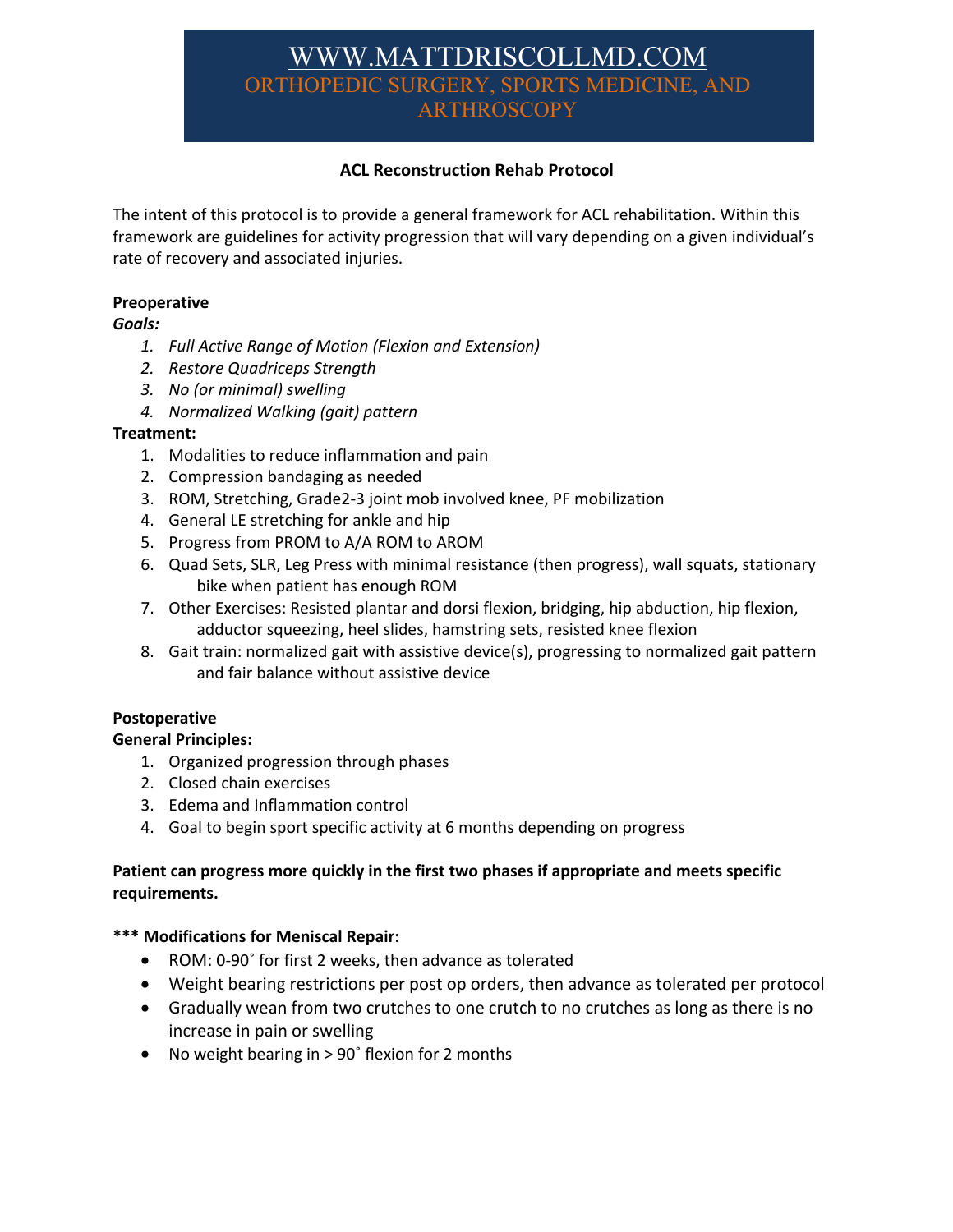## **Phase I: Weeks 1-3 (Range of Motion) Clinic Visits: 2x/week**

## **WEIGHTBEARING**

- Crutches: progression
	- o FWB as tolerated using crutches
	- o Wean off crutches once able to fully extend knee while WB and walk without limp
- Walk with a smooth, even-paced heel-toe lift-off gait: DO NOT LIMP. Do not walk on toes or with a bent knee. Establishing a normal gait early is important.

## **ROM**

- Flexion as tolerated
- Flexion exercises: Heel slides, pull ankle toward buttock
- Regain/maintain full knee extension.
	- o Extension exercises: Heel Props with Quad Sets, Towel stretches
- May use ice and compression dressing during this phase to address soft tissue swelling and effusion.

## **HOME EXERCISE ROM:**

• Patellar mobilizations and ROM flexion/extension exercises with goal flexion of 120º. May use stationary bike for ROM.

## **STRENGTHENING:**

• 30-40 repetitions, 1-2 times daily: quad sets along with Progressive Resistance Exercises (PREs) (3-way straight leg raises and prone knee flexion)

#### **MODALITIES:**

• Ice: post exercise.

## **Progression Criteria:**

- 1. Gain and maintain full extension (do not force hyperextension)
- 2. Minimum flexion to 100 degrees
- 3. Decrease post-operative swelling
- 4. Progress toward independent walking
- 5. Initiate strengthening program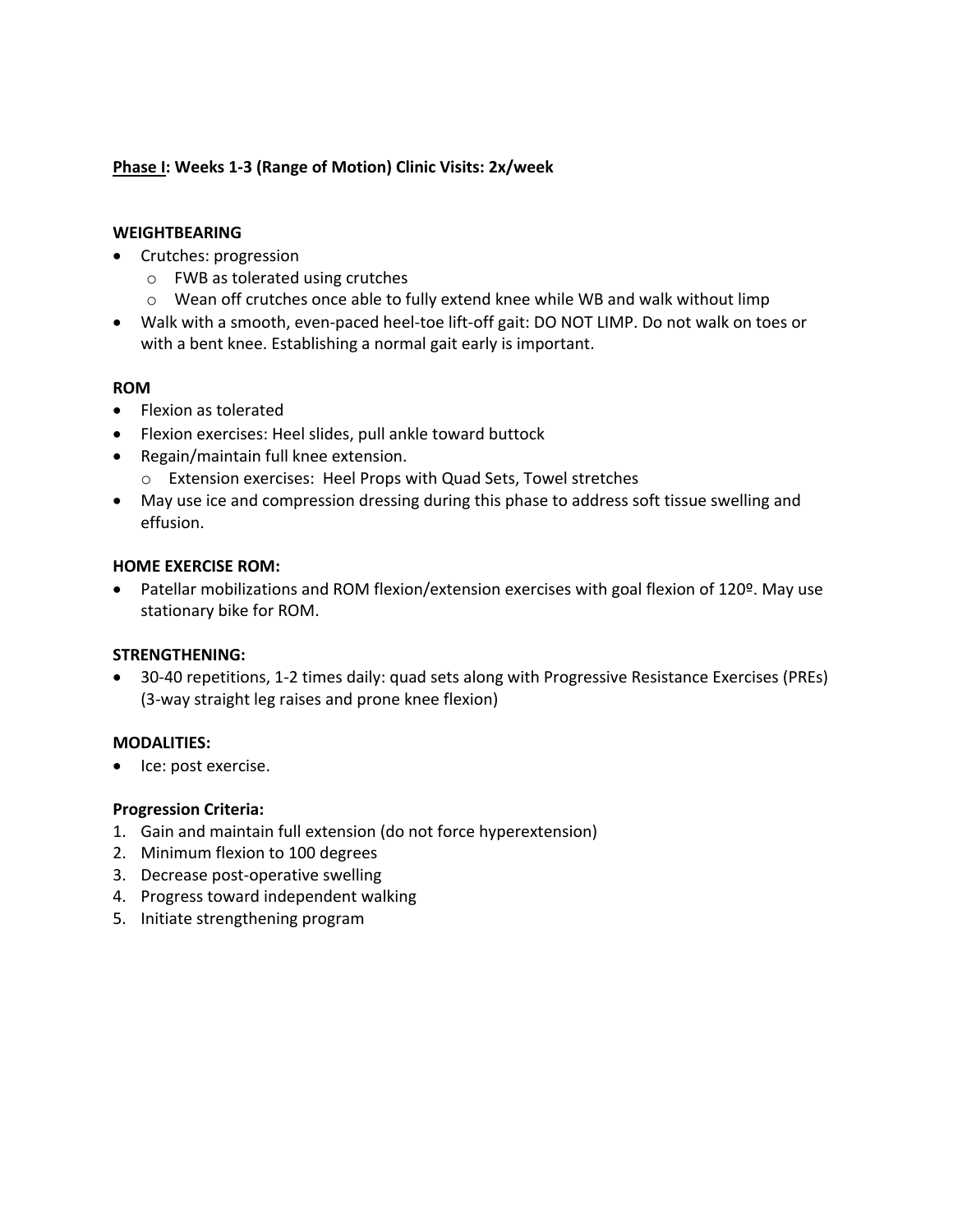# **PHASE II: Weeks 3-6 (Strength) Clinic Visits: 1x/week**

## **WEIGHTBEARING**

- Full WB without crutches or brace, smooth normal gait pattern, no limping.
- Can begin backwards walking on a treadmill once FWB.

#### **ROM**

- Continue with Phase I exercises as needed.
- Continue flexion as tolerated and maintain full extension.

## **STRENGTHENING: (Closed Chain)**

• Begin functional closed chain strengthening, proceed with AROM exercises

## **CONDITIONING:**

• 3x/week for 20 minutes on an exercise bike - pedaling normally.

## **Progression Criteria:**

- 1. ROM: full hyperextension and 130˚ of flexion
- 2. Confident, smooth gait pattern
- 3. Begin functional strengthening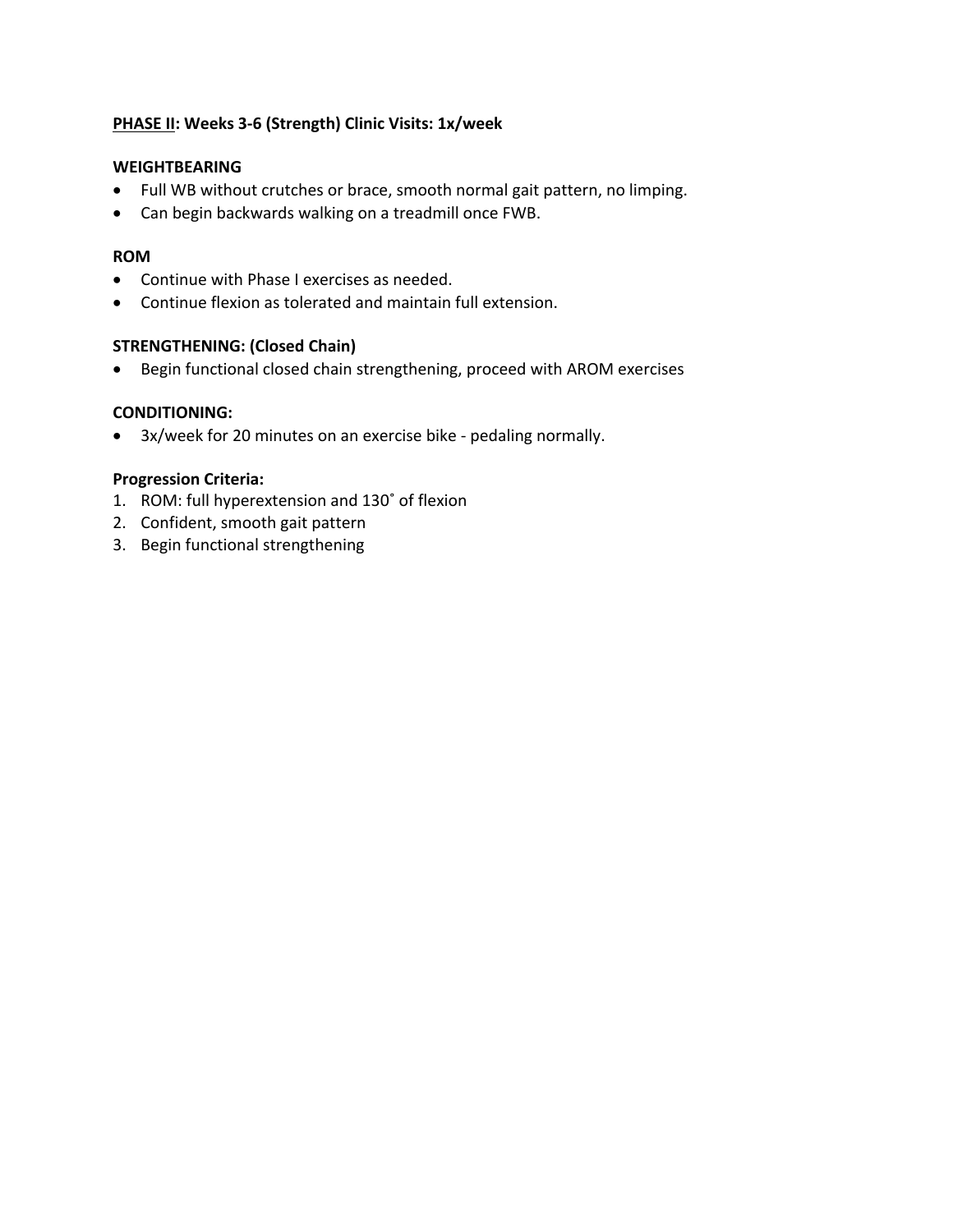# **PHASE III: Weeks 6-12 (Power) Therapy Visits: 2x/month**

## **WEIGHTBEARING**

• Independent with a heel toe gait pattern, equal strides, no limping.

#### **ROM**

• Full ROM in flexion and extension; continue ROM exercises in Phase I and Phase II as needed. (These can be discontinued when ROM is equal on both sides).

## **STRENGTHENING:**

• Continue previous exercises as needed and add advanced closed chain activities as function dictates

## **CONDITIONING:**

- 3x/week for 20 minutes on an exercise bike
- Initiate elliptical training at 8 weeks if adequate strength is present

## **MODALITIES:**

- Ice after exercises (20-30 minutes)
- Proprioception: progress from level planes, incline and mini tramp surfaces

## **Functional Training: (beginning at 10 weeks depending on function)**

- Initiate landing progression:
	- o Unsupported landing 2 legs 10-12 weeks
	- o Unsupported landing 1 leg at 12-14 weeks

## **Progression Criteria:**

- 1. Attain full ROM
- 2. Advance functional strengthening
- 3. Walk up and down stairs using both legs easily
- 4. Must be able to land with flexed knees and no valgus deviation at the knee

## **PHASE IV: Weeks 12 + (Function) Clinic Visits: 1x/month**

#### **EXERCISES**

- Exercise daily to maintain ROM and advance strength and function to return to regular activities o ROM: daily
	- o Strengthening: 3x/week
	- o Initiate jump rope at Week 12 (Autograft) or Week 16 (Allograft or Revision), then light plyometrics
	- o **Running: Week 12+ (Autograft) or 16+ (Weeks Allograft or Revision)** 
		- o Running Program: start basic running program at 12 weeks, after obtaining full leg strength and knee ROM and no/trace swelling is present.
		- o Begin with walk/jog progression
		- o 2 weeks on treadmill, then progress to outdoor running on even surface